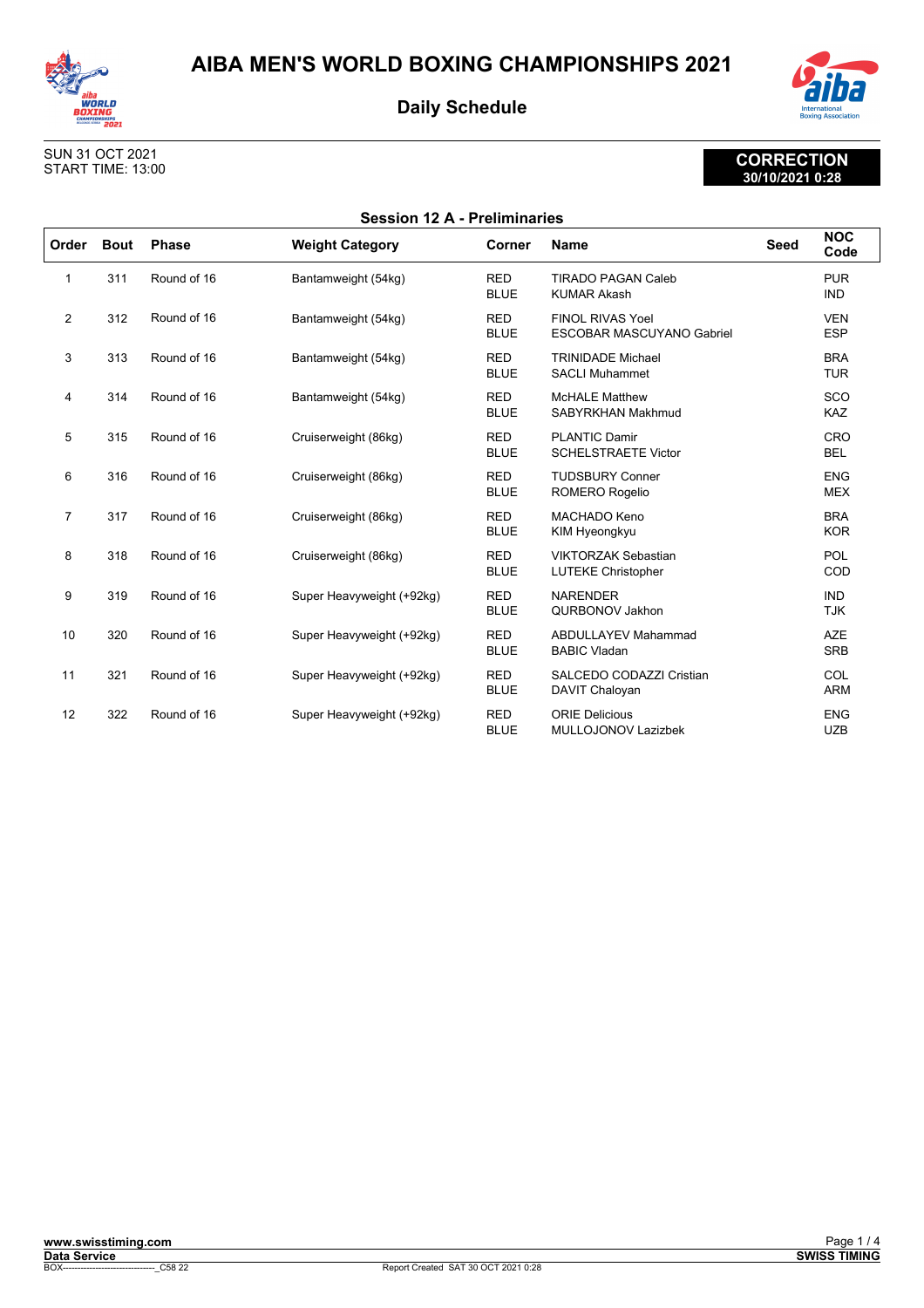



#### SUN 31 OCT 2021 START TIME: 13:00

| <b>Session 12 B - Preliminaries</b> |             |              |                           |                           |                                                             |      |                          |
|-------------------------------------|-------------|--------------|---------------------------|---------------------------|-------------------------------------------------------------|------|--------------------------|
| Order                               | <b>Bout</b> | <b>Phase</b> | <b>Weight Category</b>    | Corner                    | <b>Name</b>                                                 | Seed | <b>NOC</b><br>Code       |
| 1                                   | 323         | Round of 16  | Bantamweight (54kg)       | <b>RED</b><br><b>BLUE</b> | <b>TSUBOI Tomoya</b><br><b>ZOIROV Shakhobidin</b>           |      | <b>JPN</b><br><b>UZB</b> |
| 2                                   | 324         | Round of 16  | Bantamweight (54kg)       | <b>RED</b><br><b>BLUE</b> | <b>BREEDY Jabali</b><br>ENKH-AMGALAN Bayarsaikhan           |      | <b>BAR</b><br><b>MGL</b> |
| 3                                   | 325         | Round of 16  | Bantamweight (54kg)       | <b>RED</b><br><b>BLUE</b> | <b>VAHE Badalyan</b><br>SEIDEKMATOV Sanzhai                 |      | <b>ARM</b><br><b>KGZ</b> |
| 4                                   | 326         | Round of 16  | Bantamweight (54kg)       | <b>RED</b><br><b>BLUE</b> | <b>BENNAMA Billal</b><br>KATAMBA KABANGO Jerry              |      | <b>FRA</b><br>COD        |
| 5                                   | 327         | Round of 16  | Cruiserweight (86kg)      | <b>RED</b><br><b>BLUE</b> | <b>AKSIN Burak</b><br><b>OKAFOR Alexander</b>               |      | <b>TUR</b><br><b>GER</b> |
| 6                                   | 328         | Round of 16  | Cruiserweight (86kg)      | <b>RED</b><br><b>BLUE</b> | <b>RUIZ CORDOBA Herich</b><br>ALHINDAWI Odai                |      | <b>CUB</b><br><b>JOR</b> |
| $\overline{7}$                      | 329         | Round of 16  | Cruiserweight (86kg)      | <b>RED</b><br><b>BLUE</b> | <b>ADYLBEK Erkin</b><br><b>ATAEV Sharabutdin</b>            |      | <b>KGZ</b><br><b>RBF</b> |
| 8                                   | 330         | Round of 16  | Cruiserweight (86kg)      | <b>RED</b><br><b>BLUE</b> | <b>ARADOAIE Paul</b><br>ALFONSO DOMINGUEZ Loren             |      | <b>ROU</b><br><b>AZE</b> |
| 9                                   | 331         | Round of 16  | Super Heavyweight (+92kg) | <b>RED</b><br><b>BLUE</b> | KIM Do Hyeon<br>CONGO Gerlon                                |      | <b>KOR</b><br>ECU        |
| 10                                  | 332         | Round of 16  | Super Heavyweight (+92kg) | <b>RED</b><br><b>BLUE</b> | PETROVSKII Mark<br><b>TIAFACK Nelvie</b>                    |      | <b>RBF</b><br><b>GER</b> |
| 11                                  | 333         | Round of 16  | Super Heavyweight (+92kg) | <b>RED</b><br><b>BLUE</b> | <b>PAUL Nigel</b><br><b>GHADFA DRISSI EL AISSAOUI Ayoub</b> |      | <b>TTO</b><br><b>ESP</b> |
| 12                                  | 334         | Round of 16  | Super Heavyweight (+92kg) | <b>RED</b><br><b>BLUE</b> | <b>ACAR Berat</b><br><b>BELBEROV Petar</b>                  |      | <b>TUR</b><br><b>BUL</b> |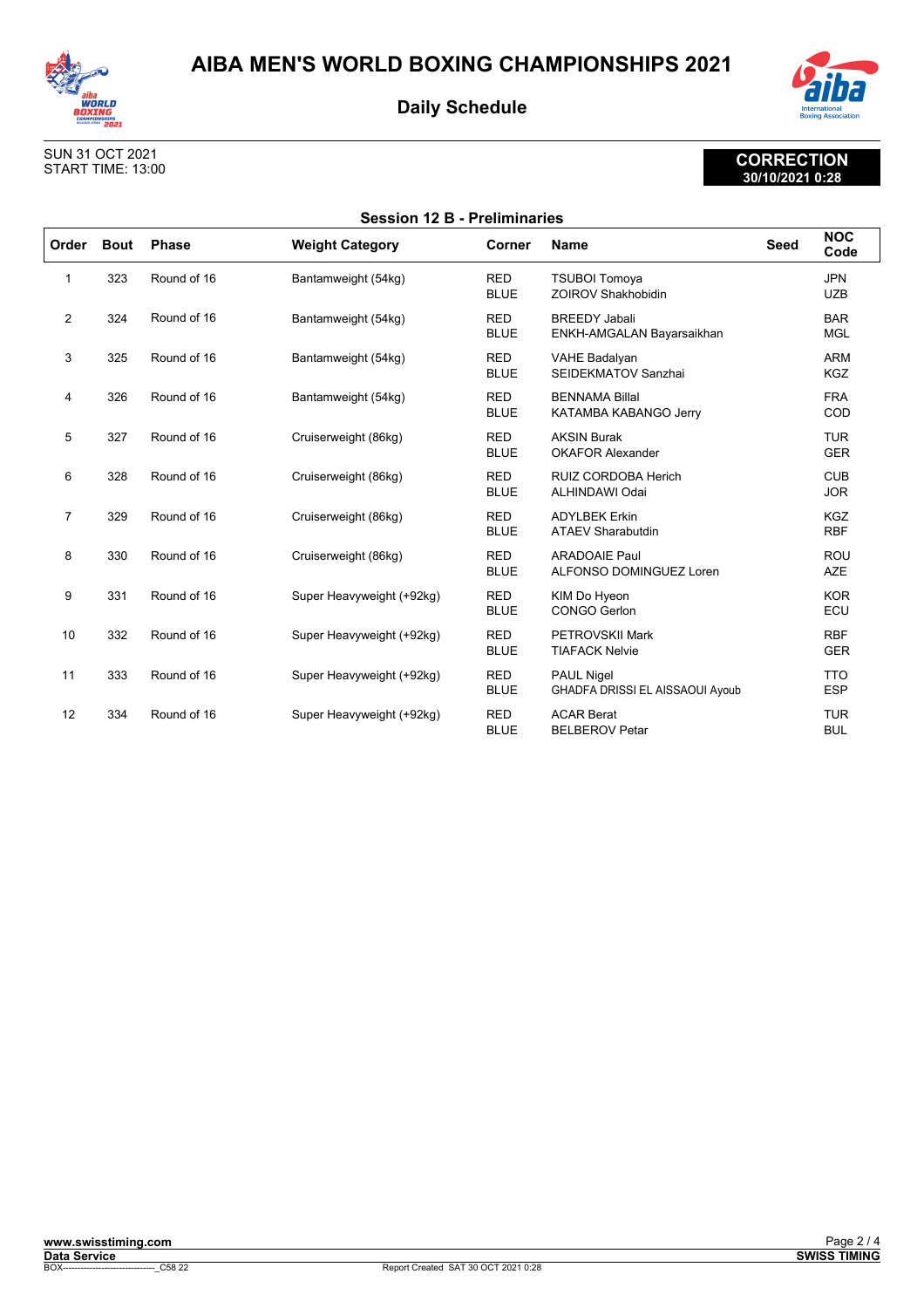



#### SUN 31 OCT 2021 START TIME: 18:00

| <b>Session 13 A - Preliminaries</b> |             |              |                           |                           |                                                         |             |                          |
|-------------------------------------|-------------|--------------|---------------------------|---------------------------|---------------------------------------------------------|-------------|--------------------------|
| Order                               | <b>Bout</b> | <b>Phase</b> | <b>Weight Category</b>    | Corner                    | <b>Name</b>                                             | <b>Seed</b> | <b>NOC</b><br>Code       |
| 1                                   | 335         | Round of 16  | Lightweight (60kg)        | <b>RED</b><br><b>BLUE</b> | SHUMKOV Vsevolod<br><b>TSUTSUMI Hayato</b>              |             | <b>RBF</b><br><b>JPN</b> |
| 2                                   | 336         | Round of 16  | Lightweight (60kg)        | <b>RED</b><br><b>BLUE</b> | <b>KHALOKOV Abdumalik</b><br><b>CERNOGA Tadej</b>       |             | <b>UZB</b><br><b>SLO</b> |
| 3                                   | 337         | Round of 16  | Lightweight (60kg)        | <b>RED</b><br><b>BLUE</b> | <b>ALICIC Semiz</b><br><b>SKURDELIS Edgaras</b>         |             | <b>SRB</b><br>LTU        |
| 4                                   | 338         | Round of 16  | Lightweight (60kg)        | <b>RED</b><br><b>BLUE</b> | <b>SEITBEK Munarbek</b><br>SHAHBAKHSH Daniyal           |             | <b>KGZ</b><br>IRI        |
| 5                                   | 339         | Round of 16  | Light Middleweight (71kg) | <b>RED</b><br><b>BLUE</b> | <b>EASHASH Zeyad</b><br><b>EMINI Don</b>                |             | <b>JOR</b><br><b>NOR</b> |
| 6                                   | 340         | Round of 16  | Light Middleweight (71kg) | <b>RED</b><br><b>BLUE</b> | <b>BEQIRI Alban</b><br><b>BECKFORD CHAMBERS Eduardo</b> |             | <b>ALB</b><br><b>PAN</b> |
| $\overline{7}$                      | 341         | Round of 16  | Light Middleweight (71kg) | <b>RED</b><br><b>BLUE</b> | <b>NISHANT DEV</b><br><b>VERDE ALVAREZ Marco</b>        |             | <b>IND</b><br><b>MEX</b> |
| 8                                   | 342         | Round of 16  | Light Middleweight (71kg) | <b>RED</b><br><b>BLUE</b> | <b>YEASUNGNOEN Peerapat</b><br><b>MUSAEV Vadim</b>      |             | <b>TBF</b><br><b>RBF</b> |
| 9                                   | 343         | Round of 16  | Heavyweight (92kg)        | <b>RED</b><br><b>BLUE</b> | <b>SADAM Magomedov</b><br><b>BOSNJAK Dzemal</b>         |             | <b>SRB</b><br><b>BIH</b> |
| 10                                  | 344         | Round of 16  | Heavyweight (92kg)        | <b>RED</b><br><b>BLUE</b> | <b>SHARIFI Toufan</b><br>LA CRUZ PERAZA Julio           |             | IRI<br><b>CUB</b>        |
| 11                                  | 345         | Round of 16  | Heavyweight (92kg)        | <b>RED</b><br><b>BLUE</b> | <b>WILLIAMS Lewis</b><br><b>MARTON Robert</b>           |             | <b>ENG</b><br><b>UKR</b> |
| 12                                  | 346         | Round of 16  | Heavyweight (92kg)        | <b>RED</b><br><b>BLUE</b> | <b>ORALBAY Aibek</b><br>SAYDRAKHIMOV Madiyar            |             | <b>KAZ</b><br><b>UZB</b> |